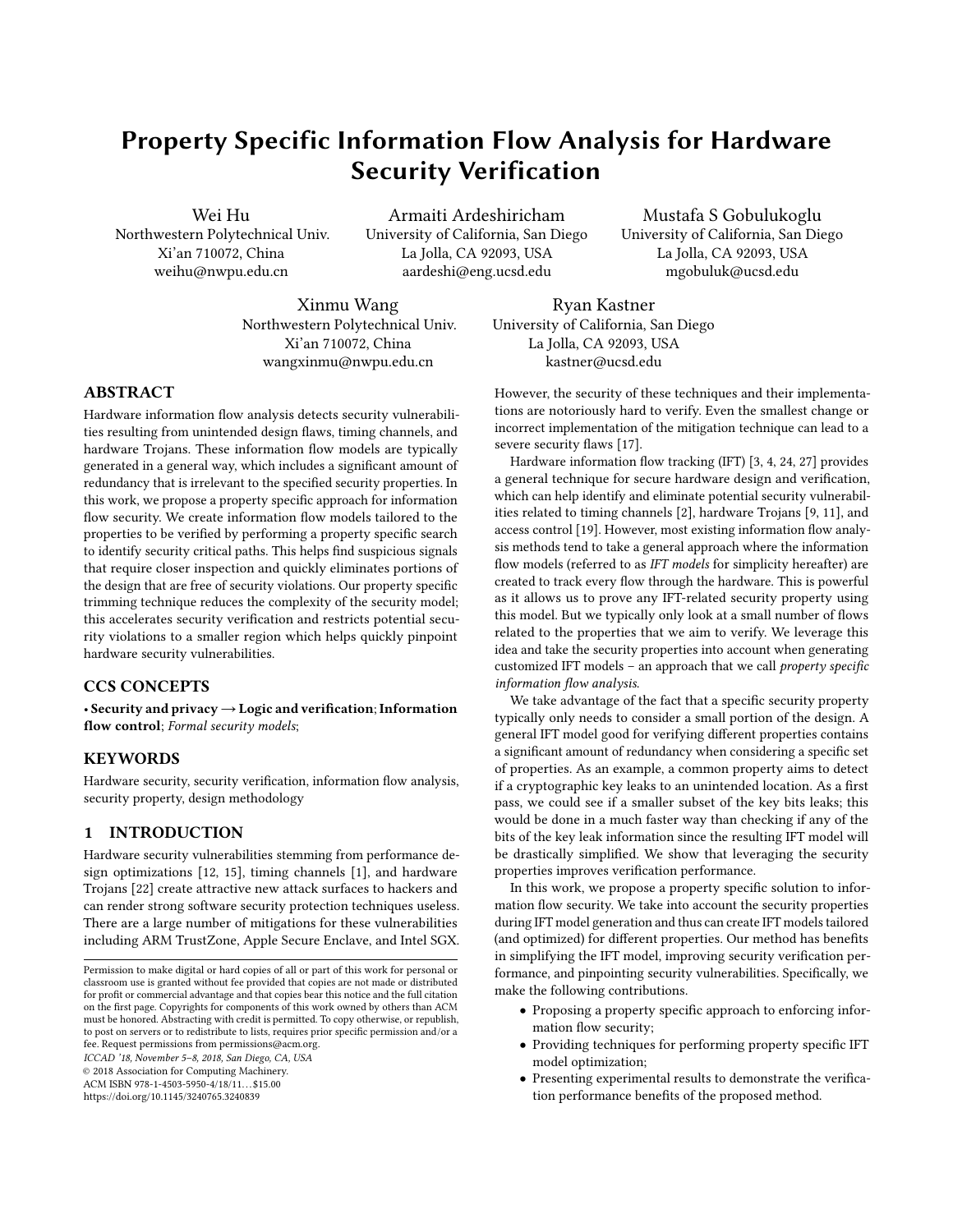The reminder of this paper is organized as follows. We briefly review related work in Section [2](#page-1-0) and provide our threat model in Section [3.](#page-1-1) Section [4](#page-1-2) covers information flow and precision tradeoff security properties. In Section [5,](#page-3-0) we describe our property specific information flow analysis method in detail. We present experimental results in Section [6](#page-4-0) and conclude the paper in Section [7.](#page-7-13)

#### <span id="page-1-0"></span>2 RELATED WORK

We categorize the related work into hardware security vulnerability detection, information flow analysis for secure hardware design, and property driven security and safety verification.

We divide hardware security vulnerability detection methods into three categories: functional verification, side channel analysis, and security verification. Functional verification methods primarily focus on activating paths of low controllability [\[21\]](#page-7-14), detecting suspicious signals [\[26\]](#page-7-15), or identifying (nearly) unused circuit [\[7,](#page-7-16) [28\]](#page-7-17) to uncover malicious functionality. Side channel analysis employs statistical and information theoretical metrics to analyze side channel measurements such as path delay and power consumption to extract fingerprints of hardware Trojans [\[18\]](#page-7-18) or to quantify the amount of leakage [\[16\]](#page-7-19). Security verification methods formally prove adherence to security properties and indicate a security issue when the property is violated [\[5,](#page-7-20) [9,](#page-7-10) [11\]](#page-7-11).

Information flow analysis is a frequently used technique for hardware security verification. Tiwari et al proposed the gate level information flow tracking (GLIFT) technique to precisely measure all logical information flows at the level of Boolean gates [\[24\]](#page-7-7). Successive research work has demonstrated the effectiveness of GLIFT for crafting secure architectures [\[23\]](#page-7-21), identifying timing channels [\[19,](#page-7-12) [20\]](#page-7-22) and detecting hardware Trojans [\[9\]](#page-7-10). To overcome the high design overheads of the original GLIFT method, various approaches have been proposed to enforce information flow security at higher levels of abstraction [\[3,](#page-7-5) [11\]](#page-7-11). Other researchers incorporate type systems into hardware description languages for verifying hardware security from the perspective of information flow [\[4,](#page-7-6) [13,](#page-7-23) [14,](#page-7-24) [27\]](#page-7-8). However, these methods tend to create a unified IFT model suitable for verifying multiple security properties, which can incur significant irrelevant redundancy when only specific properties are being verified.

There is a recent move towards property driven security verification inspired by the success of assertion languages (e.g., Verilog SVA and VHDL PSL) in functional verification. Hu et al proposed a similar property driven approach for verifying hardware security [\[8\]](#page-7-25). In addition to the traditional functional specification and synthesis flow, security properties are specified, refined, and verified as the design is translated to lower levels of abstraction. Urdahl et al [\[25\]](#page-7-26) proposed a top-down design methodology, where abstract properties are automatically generated from a system-level description and later refined along with the design process for formal verification of safety properties such as susceptibility of faults. Existing work focuses on how to refine security and safety properties across different levels of abstraction, while this paper investigates how to create property specific IFT models in order to accelerate hardware security verification.

## <span id="page-1-1"></span>3 THREAT MODEL

We target hardware security vulnerabilities that can be modeled using information flow, e.g., leaking sensitive information (e.g., the secret key), memory and resource isolation, cycle-based timing channels, and hardware Trojans. We focus on logical and timing information flows and do not consider flows of information flows through power and electromagnetic side channels. We assume access to the hardware design, e.g., register transfer or gate level netlist, which is necessary to create an IFT model to perform security verification. We consider the case when the security verification is performed during the hardware design process and is aimed at identifying and eliminating security vulnerabilities before the hardware is fabricated.

### <span id="page-1-2"></span>4 SECURITY PROPERTIES

#### 4.1 Information Flow Security Properties

Information flow security properties are derived from the notion of non-interference [\[6\]](#page-7-27), which states that high (e.g., confidential or untrusted) information should never flow to a low (e.g., unclassified or trusted) security domain. Frequently used information flow security properties include *confidentiality*, *integrity*, and *isolation*.

Confidentiality properties insure that sensitive (high) data never flow to a (low) variable. As an example, the secret key should not flow to the ciphertext ready signal otherwise there would be a timing side channel which is stated as:

1:  $set key := high$ 

2: **assert** ready  $==$  low

Integrity is the dual of confidentiality. Here, we mark untrusted hardware resources with a high label and verify that they do not affect critical memory locations (labeled as low). For example, the program counter (pc) should not be overwritten by data from unprotected network packet:

1: set ethernet\_data := high 2: **assert**  $pc == 1$ ow

Isolation can also be enforced as an information flow security property. This states that there should never be information exchange between two hardware components of differing trust. For example, trusted (low) IP cores sitting in the secure world should be separated from those untrusted (high) in the insecure world in SoC designs:

```
1: set crypto_core := high
```

```
2: assert \text{lcd} ctrl == low
```
The above security properties are effective in preventing unintended flows of information. However, in realistic systems, high information may be allowed to flow to a low portion under certain circumstances, e.g., during debug mode or when they have proper security protection (perhaps using an encryption protocol). Figure [1](#page-2-0) shows some examples of mode specific information flows.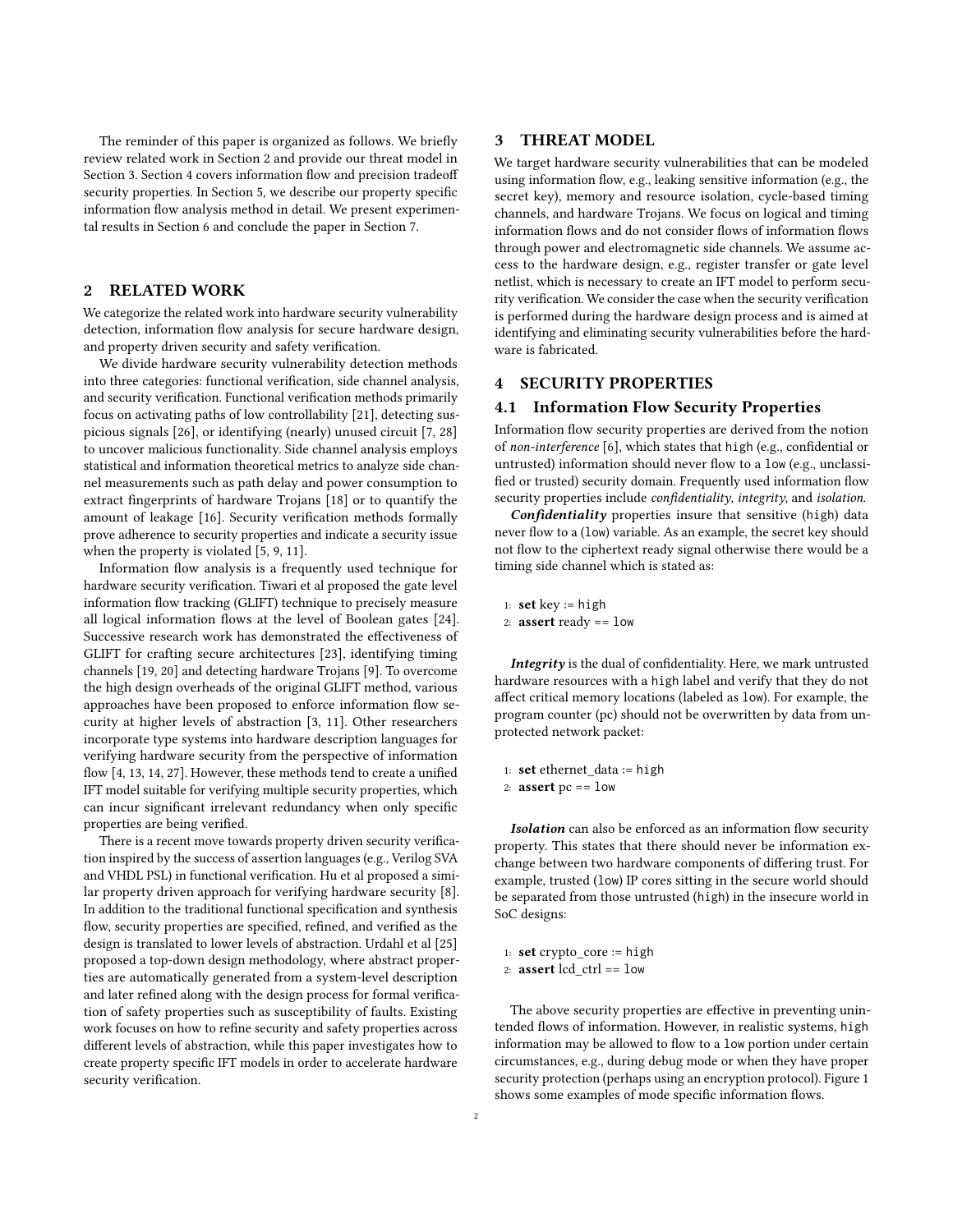<span id="page-2-0"></span>

Figure 1: Examples for flow mode security properties

In this AES implementation, the intermediate encryption results, i.e., round\_res, are allowed to flow to out when the core is working in debug mode, but this is prohibited under normal operation. The when keyword provides a way to specific a conditional security property that only allows information to flow under specific working modes.

- 1: set round  $res := high$
- 2: assert out  $==$  low when !debug

Consider another scenario where the key is safe to flow to the ciphertext (since this is mathematically known as a secure one-way function) while it should not flow to another location. Since there is always a flow from the key to the ciphertext in cryptographic functions, we need a way for declassification (i.e., saying that flows through the cipher are okay) The *allow* keyword provides a way to manually declassify a signal and check if there is another flow.

1:  $set key := high$ 

2: assert out  $==$  low allow cipher

The mode specific information flow security properties allow some relaxation on safe information flows. The when property seamlessly translates to the disable if statement of assertion languages. The *allow* property can be mapped by declassifying the security label of the specified path. In the AES example, we can declassify the label of cipher assuming that it is properly protected by the AES algorithm, which will expose the harmful flows of information through the hardware Trojan.

## <span id="page-2-4"></span>4.2 Precision and Complexity Modeling **Tradeoffs**

IFT models should never allow false negatives, which means that they fail to identify a security property violation. On the other hand, it is safe (though not ideal) to have false positives, which indicates non-existent flows of information. Such false positives can be employed to reduce the complexity of IFT models and accelerate security verification.

Take the two-input AND gate (AND-2) as an example. We can create various IFT models for AND-2 with different levels of precision by adding different amounts of false positives. Use A, B and O to denote the inputs and output of AND-2;  $At$ ,  $Bt$  and  $Ot$  are their security labels respectively. Let the labels be logical 1 (or 0) when the variables carry high (or low) information. Equation [\(1\)](#page-2-1) gives the precise IFT model for AND-2. It outputs logical 1 if and only if high information flows to O.

<span id="page-2-1"></span>
$$
Dt = ABt + BAt + AtBt \tag{1}
$$

Such precise IFT model accurately measures all actual flows of information. However, sometimes it is desirable to relax the precision a bit by adding false positives (i.e., non-existent information flows) to allow a quick profile of potential security flaws. Consider a hardware Trojan that leaks secret information when activated. Under a precise IFT model, a high information flow can be captured only when the Trojan is triggered. By comparison, an imprecise IFT model can bypass the trigger condition and always allow high information to flow, enabling faster detection of the harmful flow.

Introducing false positives to the precise IFT model is equivalent to adding minterms to the Boolean function of the IFT model. If done in an intelligent manner, this can make the model less complex and accelerate security verification. Don't care based optimization achieves both goals. When setting  $A$  and  $B$  to don't care, the resulting simplified IFT model is shown in Equation [\(2\)](#page-2-2). This is the most conservative yet reasonable IFT model for AND-2. It states that when either of the inputs contains high information, the output will be high. A conservative IFT model does not consider the effect of input values on label propagation and always allows high information to propagate.

<span id="page-2-2"></span>
$$
Dt = At + Bt \tag{2}
$$

Similarly, we can use this method to construct IFT models of different precision and complexity for other standard cells. In this way, we can create an IFT library with primitive IFT models for precision and complexity tradeoffs. Based upon such an IFT library, we define the use keyword to specify precise or imprecise IFT model will be instantiated. Figure [2](#page-2-3) illustrates the idea of instantiating IFT models of different precision for security verification.

<span id="page-2-3"></span>

Figure 2: Instantiating IFT models of different precision for security verification. The precise IFT model exactly models the flows (no false positives or false negatives). A conservative model would state that there are additional flows (false positives and still no false negatives).

Here, both the precise and conservative IFT models detect a flow from the high inputs (in red) to output A while no high information flow to B. These two security properties are easy to verify. The subtler case is when the precise IFT model indicates no high information flow to C under affordable verification cost but the conservative IFT model quickly captures one. This can be either a false positive, e.g., a disabled debug port that had access to the secret key or a security vulnerability that only occurs under a rare condition, e.g., a hardware Trojan triggered under a rare event to leak information. However, there is no easy solution to distinguish a false positive from a security violation if the property cannot be verified at acceptable verification cost. We will provide some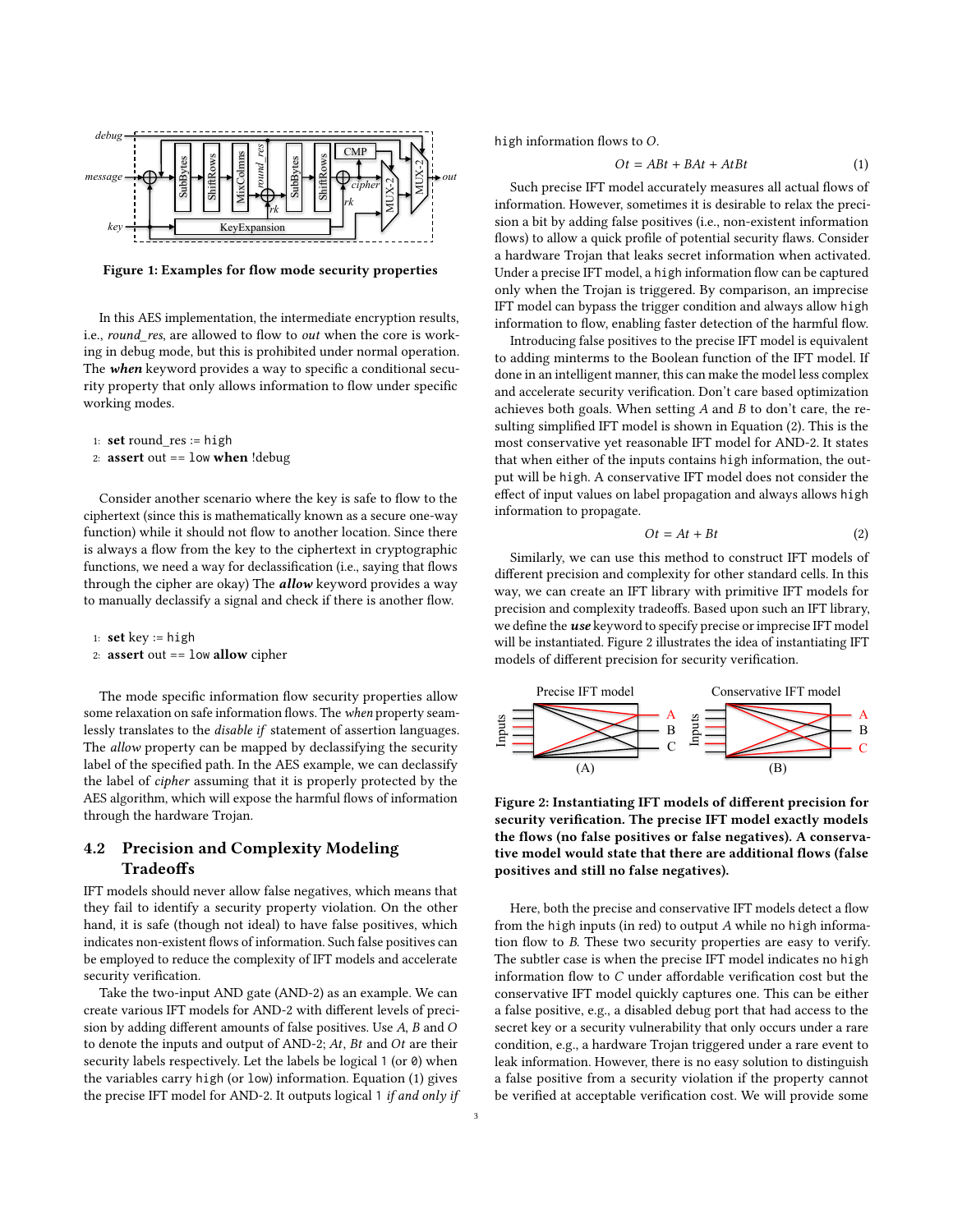methods for eliminating false positives and pinpointing security vulnerabilities in Section [5.3.](#page-3-1)

We can strike a balance between precision and complexity by instantiating conservative but simpler IFT models during the initial verification stages to allow fast detection of potential security violations. This will also help exclude design portions free of security violations and restrict our analysis to design regions that may contain a security flaw. Afterwards, we can instantiate more precise but more complex IFT models for that region to check if the detected security violations were false positives or actual security property violations.

# <span id="page-3-0"></span>5 PROPERTY SPECIFIC INFORMATION FLOW ANALYSIS

## <span id="page-3-4"></span>5.1 Design Methodology

Figure [3](#page-3-2) shows the design flow for property specific information flow analysis. Our method creates IFT models tailored and optimized towards the given properties. The security properties are compiled to security constraints and assertions. These are combined with the trimmed IFT model to run security analysis using formal verification, simulation, and/or emulation.

<span id="page-3-2"></span>

Figure 3: Design flow of property specific information flow analysis.

It is important to understand the difference between existing information flow analysis methods and the proposed approach. Existing methods first create an IFT model with  $2n$  inputs (i.e.,  $n$ original inputs and their security labels) [\[3,](#page-7-5) [24\]](#page-7-7). It then reduces the IFT model under a given property for security verification. Such a reduction problem has  $O(2^{2n})$  complexity. The property specific approach first solves an  $O(2^n)$  reduction problem on the original design and then creates an IFT model tailored for the given security property through linear time IFT library mapping.

### 5.2 Property Specific IFT Model Optimization

We create IFT models tailored to given security properties through fanout and fanin trimmings as shown in Fig. [4.](#page-3-3)

We start with fanout trimming. In this step, we perform a graph search from the source of high information until reaching the primary outputs. All of the nodes (logic primitives and signals) visited in the forward search are added to the fanout set (between the blue dashed lines) of the high input. The nodes that are never visited during fanout analysis will be labeled as low since they will never be influenced by the high input. We use a *depth first* search strategy in fanout search and terminate when we reach the checkpoint so that only a minimum number of property specific paths will be added to the resulting IFT model.

<span id="page-3-3"></span>

Figure 4: Property specific trimmings for simplifying the IFT model.

The fanin trimming stage performs a backward graph search from the security checkpoint specified in the security property until it reaches the primary inputs. All the nodes visited in backward search are added to the fanin set (between the green dashed lines) of the checkpoint. The nodes that are never reached can be trimmed away for the given property. When a suspicious signal identified during fanout trimming is trimmed away in fanin search, we can specify a new property for that signal and re-run both trimmings in case we need to keep the suspicious signal for further security verification.

After performing both trimmings, we can partition the circuit nodes for IFT model generation. Nodes out of the fanin set will be removed directly. If a node is in the fanin set but outside the fanout set, only the original design functionality needs to be imported. If a node is in the intersection of the fanin and fanout sets, both the original functionality and additional IFT model for label propagation are necessary. The property specific trimming steps eliminates nodes irrelevant to the given property from the IFT model.

Intuitively, the fanout trimming allows a quick and safe profiling of where high information can possibly flow. It helps identify suspicious signals for further analysis, e.g., using these signals to specify more pertinent security properties and also exclude design portions where high information never propagates, which restricts our analysis to a smaller region of the design. If the security checkpoint is out of the fanout set, the security property automatically holds (as no flow is possible). The fanin trimming enables an understanding of which source nodes can affect the security checkpoint. The nodes out of the fanin set are trimmed to simplify the IFT model.

## <span id="page-3-1"></span>5.3 Property Specific Precision and Complexity **Tradeoffs**

A first way to tradeoff between precision and complexity is at the level of logic primitives (i.e., Boolean gates). As shown in Section [4.2,](#page-2-4) we can create multiple IFT models of different precision and complexity for each logic primitive and then use our precision security property to specify which IFT model will be instantiated for a given logic primitive.

Additionally, we can perform precision and complexity tradeoffs at a coarser granularity of modules. The precision security property can globally specify the precision level of IFT models for all the logic primitives within a module while allowing different precision levels across different modules. Such tradeoff is desirable for functions with good amount of diffusion such as cryptographic cores where each high input essentially flows to all outputs. Instantiating a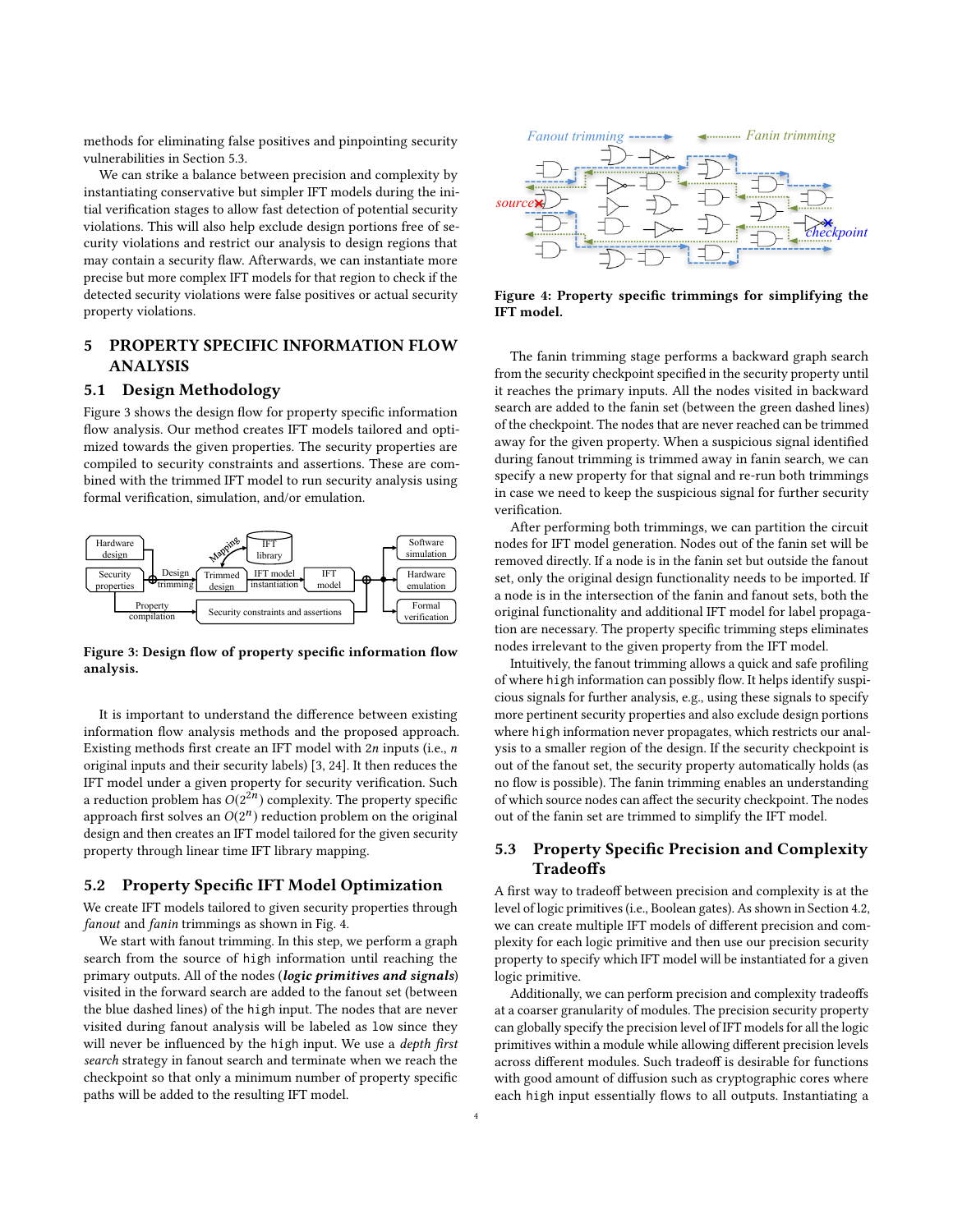less precise IFT model for the function will significantly reduce its security verification complexity.

With various precision and complexity tradeoff methods, a binary search strategy can be adopted for pinpointing security vulnerabilities. Consider a hardware design with a Trojan that is triggered under a rare condition to leak information. There will be no high information flow until the Trojan is activated under the precise IFT model. By comparison, the leakage can be captured in no time when the imprecise IFT model is instantiated. The binary search method creates two IFT models for the design with 50% (of modules or logic primitives) instantiating the precise model and 50% the imprecise. One will indicate flows of high information while the other will not. This restricts the security vulnerability (i.e., the Trojan) to the 50% portion of the design, which when made imprecise will indicate a security violation. We then continue our search from that portion by further dividing it to halves. This progressively restricts the security vulnerability to smaller regions of the design.

### <span id="page-4-0"></span>6 EXPERIMENTAL RESULTS

In this section, we present experimental results. We first show how our property specific information flow analysis method can improve security verification performance through formal proof, simulation, and emulation. We then demonstrate how precision tradeoff properties can accelerate security verification and help pinpoint security vulnerabilities.

#### 6.1 Formal Verification Analysis

We use several benchmarks from Trust-HUB.org and prove different security properties using Mentor Graphics Questa Formal for formal verification analysis. We generate IFT models trimmed for specific properties for formal proof and also create the (untrimmed) original IFT model for comparison. The original IFT model will import the constraints derived from the same properties for simplification. Table [1](#page-5-0) shows the benchmarks, security properties and proof results. Here, the run-time results include the time for formal model compilation and proof; IFT model trimming adds negligible performance overheads over the original IFT model generation. In our proof, we use four cores to run verification in parallel and set the timeout limit to 10 minutes.

For the AES-T100 benchmark, we verify the security property that the lowest key bit (i.e.,  $key[0]$ ) should flow to the ciphertext when an encryption is completed. We mark  $key[0]$  as high and assert the lowest ciphertext bit (i.e., cipher[0]) should be high after 22 clock cycles, which is the time needed to encrypt a message. The property is proven to hold under both the original and trimmed IFT models with proof times of 461 and 341 seconds respectively.

The AES-T400 benchmark contains a hardware Trojan triggered when the 128 plaintext bits are all logical 1. When activated, the Trojan leaks the key bits to an unused pin named Antena (sic). We label the lowest key bit (i.e.,  $key[0]$ ) as high and use our fanout trimming technique to profile where this key bit could possibly flow. Trimming analysis shows that key[0] could flow to both the ciphertext and Antena outputs. Then, we focus the verification process on Antena. We assert Antena as always low and attempt to formally prove this property using precise IFT models. The property could not be verified using either the original or trimmed IFT model

within the proof time limit (set at 10 min). We then replace the precise IFT models with conservative ones as discussed in Section [4.2](#page-2-4) and re-run the proof. The property fails to hold after 208 and 5 sec respectively for the original and trimmed IFT models, indicating that key[0] could flow to Antena. We also take an internal signal, namely TSC\_SHIFTReg[0] identified in fanout trimming and check if  $key[0]$  could flow there under precise IFT models. Proof results show that the property is violated after 278 and 5 sec respectively for the original and trimmed IFT models. The formal tool also returned a counter example showing that when all the plaintext bits are logical 1,  $key[0]$  will flow to the *TSC* SHIFTReg[0] register. We can use TSC\_SHIFTReg[0], which is much closer to Antena, instead of  $key[0]$  as a starting point to check if the security violation under the conservative IFT model is a false positive.

The AES-T1100 benchmark contains a Trojan that XOR modulates the secret key using a random sequence. The modulated sequence is then leaked through the signal Capacitance. We first label the lowest key bit (i.e.,  $key[0]$ ) as high and use our fanout trimming technique to profile the fanout region of  $kev[0]$ . Analysis results show that it flows to Capacitance[7:0]. We assert Capaci $tance[0]$  is low under both the original and trimmed precise IFT models. The proof fails after 273 and 4 sec respectively. It is very likely that  $key[0]$  will leak to *Capacitance*[0] since we instantiated precise IFT models in the proof. We further mark  $key[1]$  as high and assert *Capacitance*[0] is low using precise IFT models. The property is proven after 282 and 0 sec for the original and trimmed IFT models respectively. The trimmed IFT model has a zero proof time because Capacitance[0] is reduced during fanout trimming. From the AES-T1100 example, our method will automatically exclude the safe design regions under given properties so that we can focus on the remaining portions that need further security analysis.

For RSA-T100, we first mark the lowest key bit  $inExp[0]$  as high and check if the ciphertext ready (i.e., ready) signal is always low under a conservative IFT model. The property is proven within 162 and 0 sec for the original and trimmed IFT models respectively. The trimmed IFT model has a proof time of zero since the ready signal is eliminated by our trimming technique and thus no proof needs to be run (i.e., there is no connection between  $inExp[0]$  and  $ready$ ). This well agrees with the RSA implementation in that the lowest key bit assumed to constant 1 (the RSA cipher requires the key to be an odd number) in the design and thus never has an influence on the encryption time. We then label the second bit of the key  $(inExp[1])$  as high and check a similar security property using a precise IFT model. The security property fails after 68 and 41 sec for the original and trimmed IFT models respectively. The verification results show that  $inExp[1]$  can affect the encryption time and reveal a timing channel in the RSA implementation.

RSA-T200 has a hardware Trojan that overwrites the key register with plaintext after a certain number of encyptions. We mark the second bit of the plaintext (i.e.,  $indata[1]$ ) as high and perform fanout trimming. Results show that this plaintext bit could flow to both the ciphertext and second bit of the key register, namely count[1]. While a flow from the plaintext to the ciphertext is desirable for RSA, a flow from the plaintext to the key register when a separate key input port is present can be suspicious. Thus, we specify a property to assert if the flow to the key register could actually happen using a precise IFT model. Formal proof results reinforced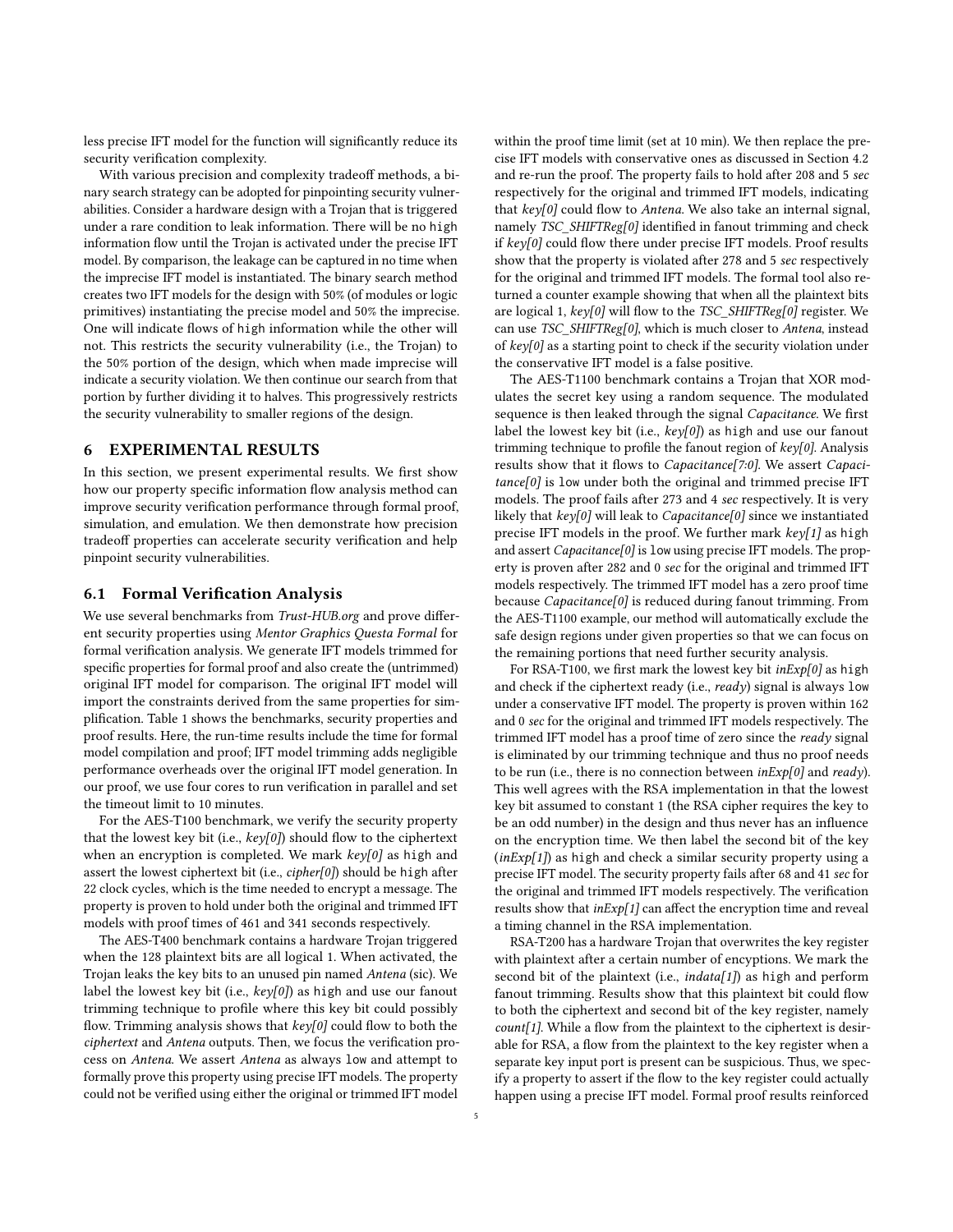<span id="page-5-0"></span>

| Benchmarks | <b>Security Properties</b>                                                                 | Proof status | Proof time |          |
|------------|--------------------------------------------------------------------------------------------|--------------|------------|----------|
|            |                                                                                            |              | Original   | Trimmed  |
| $AES-T100$ | set $key[0] := high$ ; use IFT model := precise; assert ##22 cipher[0] == high             | Proven       | 461        | 341      |
| AES-T400   | set $key[0] := high$ ; use IFT model := precise; assert Antena == low                      | Incomplete   | timeout    | timeout  |
| $AES-T400$ | set key[0] := high; use IFT model := conservative; assert Antena == low                    | Failed       | 208        | 5        |
| AES-T400   | set key $[0]$ := high; use IFT model := precise; assert TSC SHIFTReg $[0]$ == low          | Failed       | 278        |          |
| AES-T1100  | set $key[0] := high$ ; use IFT model := precise; assert Capacitance $[0] == low$           | Failed       | 273        | 4        |
| AES-T1100  | set key[1] := high; use IFT model := precise; assert Capacitance[1] == low                 | Proven       | 282        | $\theta$ |
| $RSA-T100$ | set in $Exp[0] := high$ ; use IFT_model := conservative; assert ready == low               | Proven       | 162        | $\Omega$ |
| $RSA-T100$ | set in $Exp[1]$ := high; use IFT model := precise; assert ready == low                     | Failed       | 68         | 41       |
| $RSA-T200$ | set indata[1] := high; use IFT model := precise; assert count[1] == low                    | Failed       | 23         | 21       |
| $RSA-T400$ | set in Exp[1] := high; use IFT model := precise; assert cipher [1] == high when ready == 1 | Failed       | 825        | 194      |

Table 1: Formal proof results for the original and trimmed IFT models.

that the key register bit can be overwritten by the corresponding plaintext bit.

RSA-T400 contains a hardware Trojan that replaces the key with a constant value to cause deny of service. We set the second key bit (i.e., inExp[1]) to high and assert that  $cypher[1]$  should be high when the ciphertext is ready. The security property fails after 825 and 194 sec for the original and trimmed precise IFT models respectively. This is because the only high information source is replaced by the Trojan with a low constant value.

The results show that property specific IFT analysis can have significant benefits in proof performance. This is because the IFT model is trimmed for the property to be verified and new security property is incorporated for IFT model precision and complexity tradeoff. However, formal verification can be expensive when a security flaw hides behind a hard-to-cover corner case. Some security properties cannot be proved within an acceptable amount of time and memory resource. Take AES-T400 for example, proving that the lowest key bit flows to the Antena pin cannot be completed with 10 min. Figure [5](#page-5-1) shows the memory consumption vs. proof radius for both the original and trimmed IFT models. From the results, formal verification can consume a huge amount of memory when the property is hard to prove, e.g., about 50 GB as the proof radius increases to 1,000,000 for both models. Trimmed 1 1 1  $\sim$  1  $\sim$  1  $\sim$  1  $\sim$  1  $\sim$  1  $\sim$  1  $\sim$  1  $\sim$  1  $\sim$  1  $\sim$  1  $\sim$  1  $\sim$  1  $\sim$  1  $\sim$  1  $\sim$  1  $\sim$  1  $\sim$  1  $\sim$  1  $\sim$  1  $\sim$  1  $\sim$  1  $\sim$  1  $\sim$  1  $\sim$  1  $\sim$  1  $\sim$  1  $\sim$  1  $\sim$  1  $\sim$  1  $\sim$ 

<span id="page-5-1"></span>

Figure 5: Memory consumption vs. proof radius for different IFT models.

In the following, we show how our property specific approach can significantly accelerate software and hardware emulation.

### 6.2 Simulation Analysis

We use Mentor Graphics QuestaSim to simulate the original and trimmed IFT models for several Trust-HUB benchmarks. Similarly, the trimmed IFT models are tailored for specific properties; the original IFT model are simplified using the constraints derived from the same properties. We use linear feedback shift registers (LFSRs) to generate random test vectors. Simulation terminates either when the security property is violated or after  $2^{16}$  random tests. Table [2](#page-6-0) shows the simulation times in seconds.

For the AES-T100 benchmark, the simulation times for the trimmed IFT models vary with the number of ciphertext bits analyzed while the simulation times for the original IFT model do not see large variations. When asserting the existence of flow from  $key[0]$  to Antena, the AES-T400 benchmark has simulation times of 1776 and 34 sec for the original and trimmed IFT models respectively. We then check if key[0] always flows to cipher[0] in AES-T400, the simulation times are 1796 and 1319 sec for the original and trimmed IFT models. Our trimming method also see significant simulation performance improvements in the AES-T1100 benchmark.

When the RSA-T100 benchmark is trimmed to understand the flow of key[0] to cipher[0], the simulations indicate a security property violation after 6 and 5 sec, respectively. The violation is caused by the hardware Trojan in the benchmark since  $key[0]$  should not have an influence on cipher[0]. This is because the lowest key bit is assumed to be always logical 1 and hard-coded in these RSA implementations. Thus, key[0] does not have any effect on ready either in the second property. Specifically, ready is out of the fanout set of the key[0] for our trimming method, resulting a proof time of zero for the trimmed IFT model while the original IFT model has a simulation time of 2936 sec without a security property violation after 2<sup>16</sup> encryptions. We then check a third security property for RSA-T100, requiring that key[1] should not flow to ready; the property is violated only after 7 sec under both IFT models, indicating a timing channel in the benchmark. For RSA-T200, the property asserting that indata[1] should not flow to count[1] has simulation times of 7 and 6 sec for the original and trimmed IFT models respectively. When checking if key[1] flows to cipher[1] in the RSA-T400 benchmark, the original and trimmed IFT models have identical simulation times. This is because these two IFT models have very close optimization results when compiled by QuestaSim.

Table [2](#page-6-0) indicates that the trimmed IFT models significantly improve simulation performance especially for the relatively larger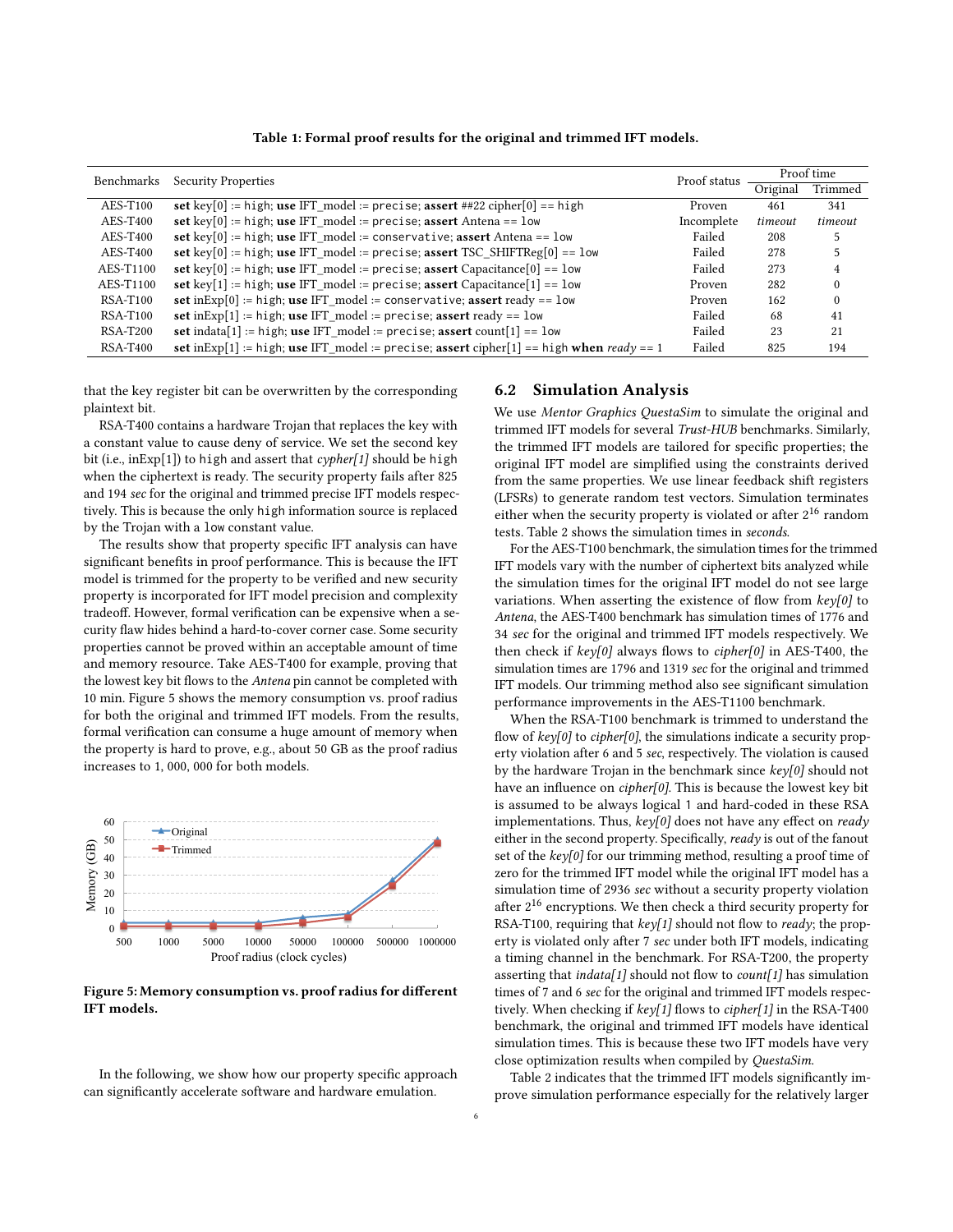<span id="page-6-0"></span>

| <b>Benchmarks</b> | <b>Security Properties</b>                                                                | Original | Trimmed  |
|-------------------|-------------------------------------------------------------------------------------------|----------|----------|
| $AES-T100$        | set key[0] := high; use IFT_model := precise; assert ##22 cipher[0] == high               | 1830     | 1238     |
| $AES-T100$        | set key[1] := high; use IFT_model := precise; assert ##22 cipher[7:0] == high             | 1776     | 1310     |
| $AES-T100$        | set key[1] := high; use IFT_model := precise; assert ##22 cipher[31:0] == high            | 1775     | 1426     |
| $AES-T100$        | set key[1] := high; use IFT_model := precise; assert ##22 cipher[63:0] == high            | 1860     | 1501     |
| $AES-T400$        | set $key[0] := high$ ; use IFT_model := precise; assert Antena == low                     | 1776     | 34       |
| $AES-T400$        | set key[0] := high; use IFT_model := precise; assert ##22 cipher[0] == high               | 1796     | 1319     |
| AES-T1100         | set key[1] := high; use IFT_model := precise; assert Capacitance[0] == high               | 1417     |          |
| $RSA-T100$        | set in $Exp[0]$ := high; use IFT_model := precise; assert cipher $[0] == low$             | 6        | 5        |
| $RSA-T100$        | set in $Exp[0]$ := high; use IFT_model := precise; assert ready == low                    | 2963     | $\theta$ |
| $RSA-T100$        | set in $Exp[1]$ := high; use IFT_model := precise; assert ready == low                    |          | 7        |
| $RSA-T200$        | set in $Exp[1]$ := high; use IFT_model := precise; assert count $[1] == low$              |          | 6        |
| $RSA-T400$        | set in Exp[1] := high; use IFT_model := precise; assert cipher[1] == high when ready == 1 | 2440     | 2437     |

Table 2: Simulation times for the original and trimmed IFT models (sec).

AES benchmarks. This is due to the positive correlation between the complexity of the IFT model and simulation time.

to synthesize and implement while it requires over two hours to reduce the original, which reinforces our analysis in Section [5.1.](#page-3-4)

## 6.3 Hardware Emulation Analysis

While simulation consumes significantly less memory and time than a formal analysis, it cannot achieve a high coverage during a reasonable amount of time on large designs. As an alternative approach, we can use emulation platforms (e.g., large FPGAs) to evaluate the IFT models under realistic inputs.

The original IFT model is typically ∼3X of the hardware design under test in terms of area overhead [\[10\]](#page-7-28). It is usually infeasible to implement the entire original IFT model for hardware emulation even for a moderate design. For example, the original IFT model for the AES-T400 benchmark cannot fit even on the largest Virtex-7 FPGA (resource utilization not reported due to synthesis failure). Instead, we generated a trimmed IFT model for this benchmark under the security property asserting that the  $key[0]$  should not flow to Antena. For comparison, we apply the constraints derived from the security property to reduce the original model. Specifically, we set some security labels as constants (based upon the specified property) and allow the synthesis tools to optimize the model. Table [3](#page-6-1) shows the implementation results of both the reduced original and trimmed IFT models synthesized by Xilinx ISE to target the XC7VX485T FPFA.

<span id="page-6-1"></span>Table 3: Implementation results of both the reduced original and trimmed IFT models for the AES-T400 benchmarks on the XC7VX485T FPGA. The synthesis time is in hh:mm:ss.

| Parameters      | (Reduced) Original | Trimmed  |  |
|-----------------|--------------------|----------|--|
| Slice registers | 415                | 415      |  |
| Slice LUTs      | 338                | 346      |  |
| Slices          | 484                | 507      |  |
| LUT-FF pairs    | 573                | 587      |  |
| Synthesis time  | 02:23:47           | 00:02:41 |  |

From Table [3,](#page-6-1) the reduced original and trimmed IFT models have close implementation results under the same security property. However, it takes only two minutes for the trimmed IFT model

## 6.4 Property Specific Design Tradeoff Analysis

We also use the AES-T400 benchmark for property specific precision and complexity tradeoff analysis. The synthesized design netlist consists of 345 modules. Our goal is to use precision related security properties to accelerate the security verification process and help pinpoint the hardware Trojan.

Our method allows both module and logic primitive level precision and complexity tradeoffs. We focus on the module level and use security properties to globally specify the type of IFT models (i.e., precise or imprecise models as described in Section [4.2\)](#page-2-4) to be instantiated for all logic primitives within a module while allowing precision variations across different modules. Table [4](#page-6-2) shows the results. Similarly, we set the timeout limit to 10 minutes.

<span id="page-6-2"></span>Table 4: Verification times for property specific precision and complexity tradeoff analysis (sec).

| Proof group 1  |           | Proof group 2  |           | Proof group 3  |          |           |
|----------------|-----------|----------------|-----------|----------------|----------|-----------|
| Setup          | $1 - 345$ | None           | $1 - 174$ | 175-345        | $1 - 88$ | 89-345    |
| Time           | timeout   | 211            | timeout   | 246            | timeout  | 259       |
| Proof group 4  |           | Proof group 5  |           | Proof group 6  |          |           |
| Setup          | $1 - 45$  | $46 - 345$     | $1 - 24$  | 25-345         | $1 - 13$ | 14-345    |
| Time           | timeout   | 269            | timeout   | 274            | timeout  | 275       |
| Proof group 7  |           | Proof group 8  |           | Proof group 9  |          |           |
| Setup          | $1 - 8$   | $9 - 345$      | $1 - 5$   | $6 - 345$      | $1 - 4$  | $5 - 345$ |
| Time           | timeout   | 280            | timeout   | 280            | timeout  | 281       |
| Proof group 10 |           | Proof group 11 |           | Proof group 12 |          |           |
| Setup          | $1 - 3$   | $4 - 345$      | $1 - 2$   | $3 - 345$      | 1        | $2 - 345$ |
| Time           | timeout   | 297            | timeout   | 297            | timeout  | 302       |

For a better understanding, each proof group in Table [4](#page-6-2) contains two different proof setups. The numbers in the proof setups indicate the number of modules that instantiate precise IFT models. As an example, proof setup 1-174 means that the first 174 modules use precise IFT models while the remaining ones imprecise.

Consider proof group 1, in the 1-345 proof setup, all of the 345 modules use precise IFT models while none in the other proof setup.